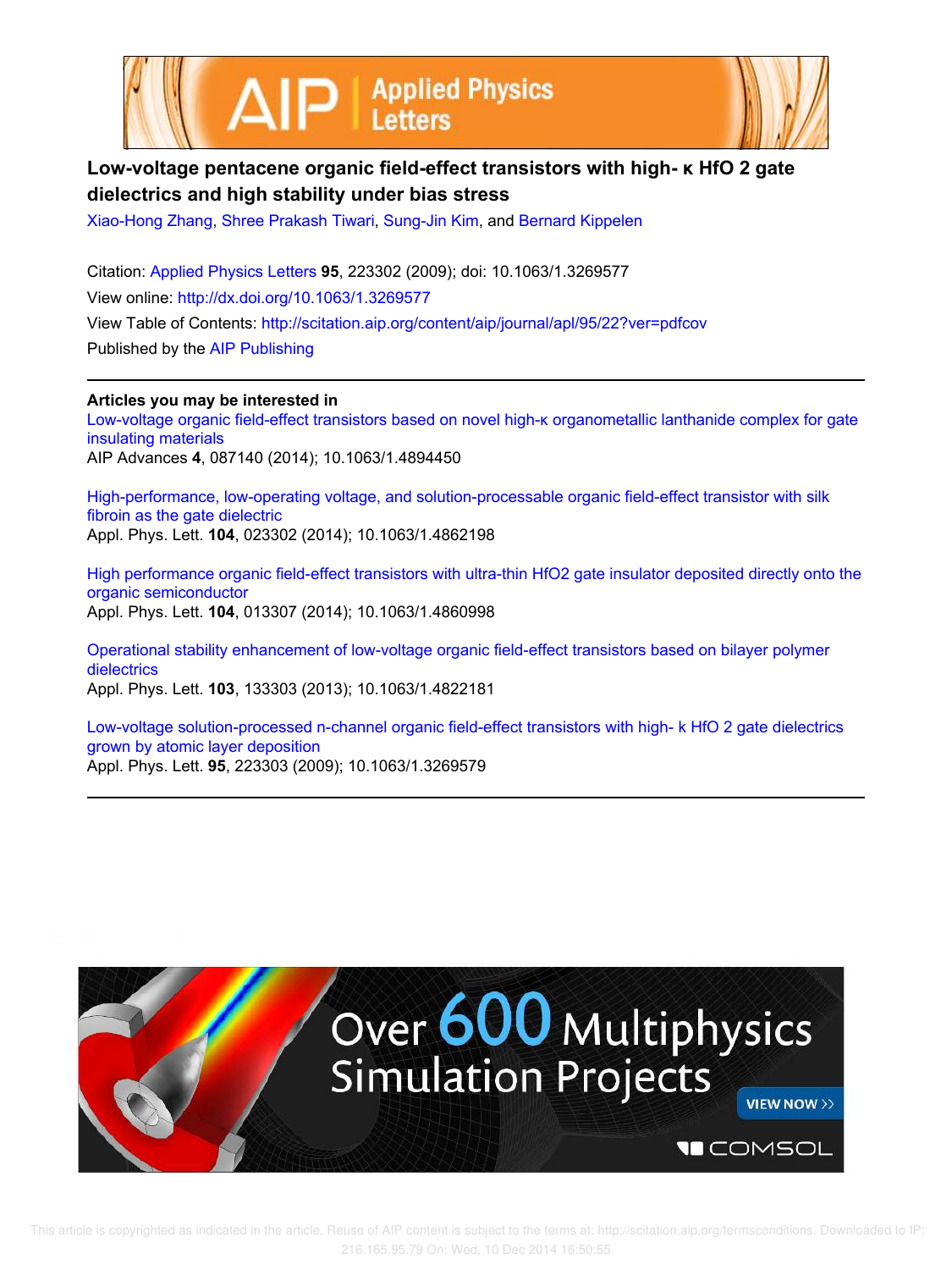## **Low-voltage pentacene organic field-effect transistors with high-** $\kappa$  **HfO**<sup>2</sup> **gate dielectrics and high stability under bias stress**

Xiao-Hong Zhang, Shree Prakash Tiwari, Sung-Jin Kim, and Bernard Kippelen<sup>a)</sup> *Center for Organic Photonics and Electronics (COPE), School of Electrical and Computer Engineering, Georgia Institute of Technology, Atlanta, Georgia 30332, USA*

Received 24 August 2009; accepted 8 November 2009; published online 2 December 2009-

Low-voltage pentacene organic field-effect transistors are demonstrated (operating voltage of  $-3$  V) with high- $\kappa$  hafnium dioxide gate dielectrics grown by atomic layer deposition at 200 °C. A high hole mobility of 0.39 cm<sup>2</sup>/V s with low threshold voltage  $(< -0.5$  V) and low subthreshold slope of 120 mV/dec is achieved with a HfO<sub>2</sub> dielectric layer modified with a phosphonic acid based treatment. A high value of 94.8 nF/V s is obtained for the product of mobility and capacitance density. The devices show excellent bias stress stability with or without the phosphonic acid at the HfO<sub>2</sub> gate dielectric surface. © 2009 American Institute of Physics. [doi:10.1063/1.3269577]

Organic field-effect transistors (OFETs) have recently gained attention as building blocks for electronic applications that can greatly benefit from low-cost, large-area fabrication, and flexible form factors, such as radio-frequency identification tag,<sup>1</sup> drivers for electronic paper,<sup>2</sup> and driving circuits for flat panel displays.<sup>3</sup> To realize practical applications with organic-based transistors and circuits, development of suitable gate dielectric materials with high capacitance density in addition to high-mobility organic semiconductors are important. High- $\kappa$  gate dielectric materials are preferable since they are promising for replacing  $SiO<sub>2</sub>$ where continued thickness scaling makes it difficult to control the leakage current).  $HfO_2$ -based gate dielectrics with a dielectric constant ranging from 15 to 29 play a leading role in the development of high resolution process technology for the fabrication of metal-oxide silicon field-effect transistors (MOSFETs). Techniques for the formation of  $HfO<sub>2</sub>$  include sol-gel processing,<sup>4</sup> anodic oxidization,<sup>5</sup> chemical vapor deposition (CVD) (Ref.  $6$ ), and physical vapor deposition (PVD). Those processing routes often require high temperature for complete chemical conversion of precursors into oxides (e.g., sol-gel), and high chamber vacuum (e.g., CVD and PVD), or yield undesirable film quality (e.g., anodization). On the other hand, atomic layer deposition (ALD) technique allows for the deposition of highly conformal, defect-free dielectric layers at relatively low temperature and low cost.<sup>7,8</sup> Even though the formation of HfO<sub>2</sub> by ALD has been reported with different precursors,  $9-11$  the application in organic-based transistors has not yet been demonstrated. Pentacene OFETs with very low operating voltage of  $-1.5$  V have already been demonstrated with  $HfO<sub>2</sub>$  gate dielectrics fabricated by sol-gel processing, $\frac{12}{2}$  however, the high processing temperatures (600 $\degree$ C) that is required is not compatible with the organic flexible substrates commonly used in printed electronics.

Here, we report on the low-voltage pentacene OFETs using  $HfO<sub>2</sub>$  as a gate insulator formed by ALD at a deposition temperature of 200 °C which is compatible with organic flexible substrates such as polyethersulfone. A high capacitance density of 245 ( $\pm$ 1) nF/cm<sup>2</sup> was achieved with a film

thickness of 50 nm and a high dielectric constant of 14.9. The dielectric surface of  $HfO<sub>2</sub>$  was modified with phosphonic acid to passivate the polar surface groups and improve the pentacene film morphology for charge transport. The OFET devices could be operated at a low voltage of 3 V with a high mobility of  $0.39 \text{ cm}^2$ /V s, a low threshold voltage  $<-0.5$  V, and a low subthreshold slope of  $\sim$ 120 mV/dec. The product of mobility and capacitance density  $(\mu C_{OX})$  $(94.8 \text{ nF/V s})$ , a parameter defining the channel current, is higher than that of pentacene OFETs with sol-gel  $HfO<sub>2</sub>$  gate dielectric (88.5 nF/V s).<sup>12</sup> In addition to high electrical performance, the pentacene OFETs were also very stable under dc bias stress for 2 h.

OFETs were built on heavily n-doped silicon substrates  $(n^+$ -Si,  $5 \times 10^{-3}$  Ω cm) with a top-contact bottom-gate device geometry. The wafers were processed with a buffered oxide etchant (1:6 diluted HF in  $H_2O$ ) to remove the native oxide. The  $n^+$ -Si substrates act as a common gate electrode with the backside metallized with Ti/Au (10 nm/100 nm) to enhance good electrical contact. HfO<sub>2</sub> dielectric films were grown by ALD using a Savannah100 ALD system Cambridge Nanotech Inc.). It has been employed to deposit high quality  $Al_2O_3$  gate dielectrics for OFETs as reported in our previous studies.<sup>13</sup> Before loading for deposition, the substrates underwent  $O_2$  plasma treatment in a plasma asher for several minutes to remove organic residues and other contaminants from surfaces, as well as to increase the concentration of surface hydroxyl groups. HfO<sub>2</sub> films were deposited at 200 °C by alternating exposures of the substrates to tetrakis(dimethylamido)hafnium(IV) and  $H_2O$  vapor. With  $500$  cycles, the thickness of the HfO<sub>2</sub> films was around 50 nm, measured by a Woollam V.A.S.E ellisometer.

The dielectric properties of the 50 nm thick  $HfO<sub>2</sub>$  were characterized using parallel plate capacitors of various plate areas ranging from  $3.1 \times 10^{-3}$  cm<sup>2</sup> to  $2.4 \times 10^{-1}$  cm<sup>2</sup>. The capacitors were fabricated with gold (80 nm) patterned through a shadow mask on top of the  $HfO<sub>2</sub>$  film. The leakage current density of the HfO<sub>2</sub> film was below  $10^{-8}$  A/cm<sup>2</sup> under an applied field of 2 MV/cm, as shown in Fig. 1. The dielectric constant  $(\kappa)$  at 1 kHz was extracted from the linear dependence of capacitance as a function of device area  $C_{\text{OX}} = \frac{\varepsilon_o \kappa}{t}$  $\frac{\partial^{R}}{\partial t}$  (where  $\varepsilon_o$  is the permittivity in vacuum, *t* is the thickness, and  $\kappa$  is the dielectric constant) and yielded a

216.165.95.79 On: Wed, 10 Dec 2014 16:50:55

a) Author to whom correspondence should be addressed. Electronic addresses: kippelen@gatech.edu.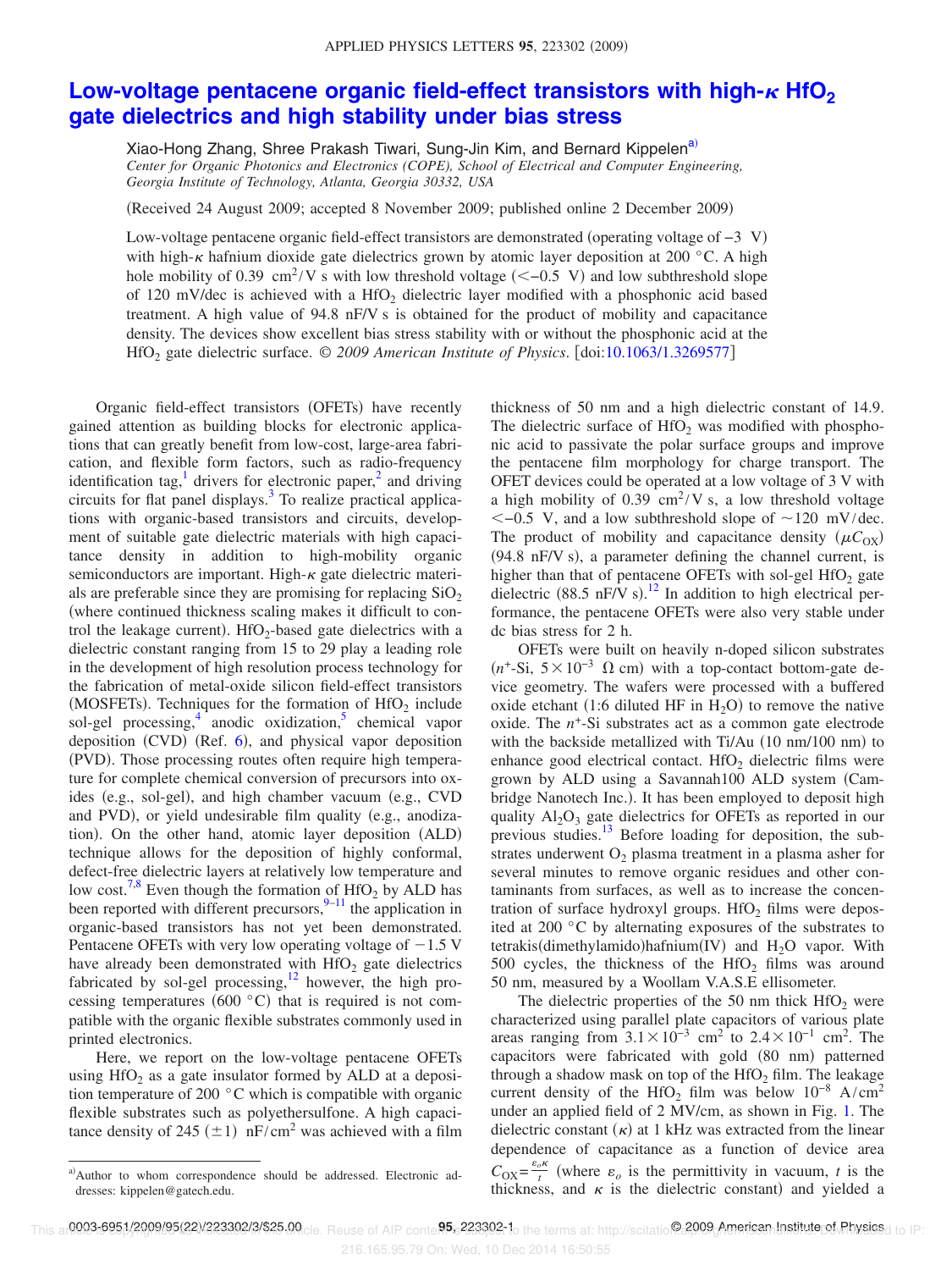

FIG. 1. Leakage current density vs electrical field and capacitance density vs frequency (inset) for  $HfO<sub>2</sub>$  with a thickness of 50 nm grown by ALD.

value of 14.9. The capacitance density  $(C_{OX})$  of 245 nF/cm<sup>2</sup> was achieved at a frequency of 1 kHz and was nearly constant up to 1 MHz, as shown in the inset of Fig. 1.

To better control the interfacial properties at the  $HfO<sub>2</sub>$ and the organic semiconductor and minimize the effect of dielectric polar functional groups and other surface charges on the conducting channel, the  $HfO<sub>2</sub>$  surface was modified with octadecylphosphonic acid (99.9%, PCI synthesis) (ODPA). To form uniform ODPA surface modification of  $HfO<sub>2</sub>$ , the substrate was first treated with plasma  $O<sub>2</sub>$  for 3 min, and then immersed in 0.5 mM ODPA in Tetrahydrofuran (THF)/ethanol (1:1 in volume) in a  $N_2$ -filled glovebox for 16 h. After rinsing with ethanol the samples were dried with N<sub>2</sub> with a blower and annealed on a hot plate at 120  $\degree$ C for 10 min in  $N_2$  to enhance the interchain packing of the ODPA on the surface. The substrates were then sonicated for 5 min in THF/ethanol (1:1) to remove the extra physically adsorbed multilayers. The static aqueous contact angle measurement showed that after the treatment, the previously hydrophilic surfaces became hydrophobic with a water contact angle of 95 $^{\circ}$ . Reference samples with untreated HfO<sub>2</sub> were also prepared. These substrates were briefly annealed on the hotplate at 150  $\degree$ C in the N<sub>2</sub>-filled glovebox to remove adsorbed water molecules. In subsequent experiments, samples with untreated  $\text{HfO}_2$  and ODPA treated  $\text{HfO}_2$  underwent the same processing steps and testing procedures.

Sublimed grade pentacene (Sigma-Aldrich), was purified using gradient zone sublimation prior to deposition as a  $p$ -type active layer. The pentacene film  $(50 \text{ nm})$  was deposited using a Kurt Lesker Spectros thermal evaporator at a rate of 0.3 Å/s. The top-contact source/drain electrodes with Au (80 nm), patterned with a shadow mask, were deposited at 1 Å/s from the same system without breaking the vacuum. The substrates were held unheated during all the deposition processes with a chamber pressure below  $5\times10^{-8}$  Torr. The electrical measurements were performed in a  $N_2$ -filled glovebox  $(O_2, H_2O < 0.1$  ppm) in the dark using an Agilent E5272A source/monitor unit.

Representative output and hysteretic transfer electrical characteristics of pentacene OFETs with ODPA treated  $HfO<sub>2</sub>$ and untreated  $HfO<sub>2</sub>$  are compared in Fig. 2 with the same device geometry (channel length  $L=50 \mu m$ , channel width  $W = 2000 \mu m$ ). The output curves show excellent linearity in the region with low  $V_{DS}$ , demonstrating good contact between Au and pentacene with low contact resistance, as discussed in previous work.<sup>14</sup> No threshold voltage shift or This an NSteresis, Was ebserved in either type of transistors. demons subject the term extra inproduction approximate the material to IP:



FIG. 2. (Color online) Comparison of output (a) and transfer electrical characteristics (b) of pentacene OFETs with ODPA-treatment  $HfO<sub>2</sub>$  and untreated  $HfO<sub>2</sub>$ .

strating good electrical stability with  $HfO<sub>2</sub>$  as gate dielectrics for hole transport. With this excellent operational stability, the electrical parameters of the devices can be justifiably extracted from either the forward bias or the reverse bias. Field-effect mobility values  $\mu$  and threshold voltages  $V_T$ were calculated in the saturation regime defined by standard MOSFET models by fitting the  $\sqrt{|I_{DS}|}$  versus  $V_{GS}$  data to a square law model.<sup>15</sup> Also extracted from the transfer characteristics were subthreshold slope (S) and on/off current ratio  $(I_{on/off})$  values. For each type of transistors, four devices with identical geometry were measured to obtain a mean value and standard deviation (s.d.). The extracted electrical parameters  $(\mu, V_T, S, \text{ and } I_{\text{on/off}})$  (calculated from forward bias scans) are summarized and compared in Table I.

Both type of transistors show excellent electrical performance when operated at a low voltage of  $-3$  V. With an ODPA layer on top of  $HfO<sub>2</sub>$ , the capacitance density was slightly reduced from 245 ( $\pm$ 1) to 244 ( $\pm$ 2) nF/cm<sup>2</sup> (at 1 kHz). With the high capacitance density of the gate dielectric, both type of transistors show similar subthreshold slopes of 120  $(\pm 10)$  and 120  $(\pm 7)$  mV/dec, respectively. However, the electrical performance of the pentacene OFETs with ODPA treated  $HfO<sub>2</sub>$  show significant improvement over those with bare  $HfO<sub>2</sub>$  as demonstrated in Fig. 2 and Table I. With ODPA at the interface between  $HfO<sub>2</sub>$  and pentacene, the average mobility was improved from 0.23 to  $0.39$  cm<sup>2</sup>/V s, the average threshold voltage was dropped by more than  $50\%$  (from  $-0.87$  to 0.39 V), and accordingly the on/off current ratio was doubled. The results are consistent with the report by Acton *et al.*<sup>12</sup> where sol-gel HfO<sub>2</sub> was used for low-voltage pentacene OFETs. The ODPA modification on top of the high- $\kappa$  HfO<sub>2</sub> not only provide a good barrier layer from the polar groups on high- $\kappa$  surface, but

TABLE I. Summary of the electrical parameters for pentacene transistors with  $L=50 \mu m$  and  $W=2000 \mu m$ . Each data point represents the mean value and the error bars represent the standard deviation (s.d.) calculated from three identical devices for  $\mu$ , field-effect mobility;  $V_T$ , threshold voltage; *S*, subthreshold slope;  $I_{on/off}$ , on/off current ratio. The capacitance density  $C_{OX}$  is derived from the slope of capacitance versus area curve with six  $(HfO<sub>2</sub>)$  and seven  $(ODPA/HfO<sub>2</sub>)$  capacitors with varying area.

|                                                                    | $C_{\text{OX}}$ $\qquad \qquad \mu$<br>$(nF/cm^2)$ $(cm^2/V s)$                                                | $V_{\rm T}$<br>(V)                                        | S<br>$(mV/decade)$ $(\times 10^6)$ | $I_{on/off}$  |
|--------------------------------------------------------------------|----------------------------------------------------------------------------------------------------------------|-----------------------------------------------------------|------------------------------------|---------------|
| HfO <sub>2</sub>                                                   |                                                                                                                | $245 \pm 1$ $0.23 \pm 0.01$ $-0.87 \pm 0.22$ $120 \pm 10$ |                                    | $0.6^{\circ}$ |
| ODPA/HfO <sub>2</sub> $243 \pm 1$ $0.39 \pm 0.01$ $-0.39 \pm 0.12$ | and a set of the set of the set of the set of the set of the set of the set of the set of the set of the set o |                                                           | $120 + 7$                          | 15            |